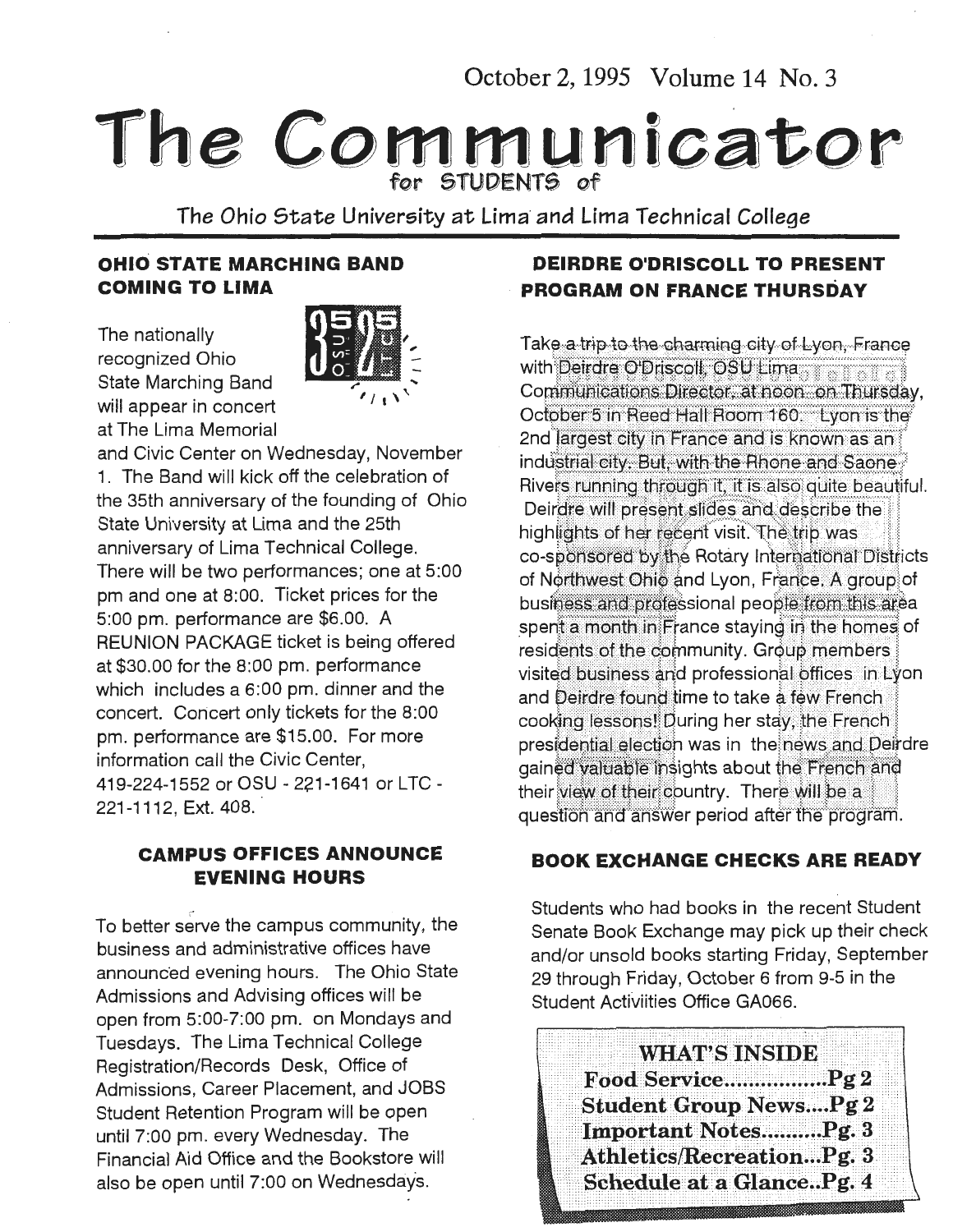#### STUDENT ORGANIZATION NOTES

#### MINORITY STUDENT UNION ORGANIZING -

The Minority Student Union (also known as the Students of Color Coalition) invites all interested students to



the first meeting of the school year on Wednesday, October 3 at 1 :OO pm in Reed Hall 174. On the agenda will be election of officers and discussion of goals and projects. Students interested in forming a GOSPEL CHOIR are encouraged to sign up at this meeting.

**GET YOUR SENATE APPLICATIONS IN - All** students interested in becoming a Lima Campus Student Senator are urged to get their applications and petitions in to the Student Activities Office by Friday, October 6. Be a part of this great organization! It will be a rewarding experience.

#### STUDENT SENATE ELECTIONS COMING UP

**NEXT WEEK - Sign a petition for your favorite** nominee for Student Senate this week. Then be sure to vote at the Senate elections next Tuesday, Wednesday, and Thursday. Times and places will be announced in next week's Communicator.

#### ENGLISH CLUB INVITES EVERYONE TO FIRST

MEETING - You don't have to be an English major to attend the English Club's first meeting of the year on Wednesday, October 4 at noon in GA134. Stop by and meet the club members and find out more about the opportunities for English majors in today's world.

#### **MARKETING AND MANAGEMENT** ORGANIZATIONAL MEETING TODAY-

If you missed last week's M. & M. Club organizational meeting there's still time to get involved. Attend the group's meeting at noon on Monday, October 2 in GA 246.

PSYCH CLUB STARTS NEW YEAR - All new and returning students will be welcomed at the Psychology Club meeting on Tuesday, October 3 from 12:00-1 :OO in GA 233. Bring your ideas for speakers and projects for the coming year.

#### DISABILITY AWARENESS WEEK SLATED OCTOBER 10-12

The annual campus celebration of "Disability Awareness Week" will spotlight a program by Columbus song stylist DON HAINES, a graduate of The Ohio State School for the Blind. Don also received bachelors and masters degrees from the Ohio State University in Columbus with majors in music and history. Don will play at noon in the Auditorium on Tuesday, October 10. -- There will be a Pilot Dog Obstacle Course set up in the Public Services Building on Wednesday, October 11 from 11-1. Try your hand at "blindman" chess and checkers also set up in the PS Lobby on Wednesday. --- On Thursday, October 12 try the Wheelchair Oblstacle Course on the Cook Hall patio from 11:30-1:00. During the week there will be information booths and exhibits from various agencies and businesses in the Public Services Building.

#### CHALLENGERS CLUB SEEKS NEW MEMBERS

The Campus CHALLENGERS CLUB invites all students with disabilities to the first meeting of the quarter on Wednesday, October 4 at 1:00 in Ga 119. Plans for Disability Awareness Week will be discussed.

#### **FOOD CHOICES ON CAMPUS**

THE NOT SO COMMON COMMONS **WEEKLY SPECIALS** Monday: Chicken Tenders & F.F. - 2.99 Tuesday: Potato Skins - 2.25 Wednesday: Taco Salad - 2.99 Thursday: Pizza - 1.75 **Eriday: Perch Basket - 2.99** 

IN THE REED HALL DINING ROOM **Luncheon Specials and** Saadkan from 10:00-1:30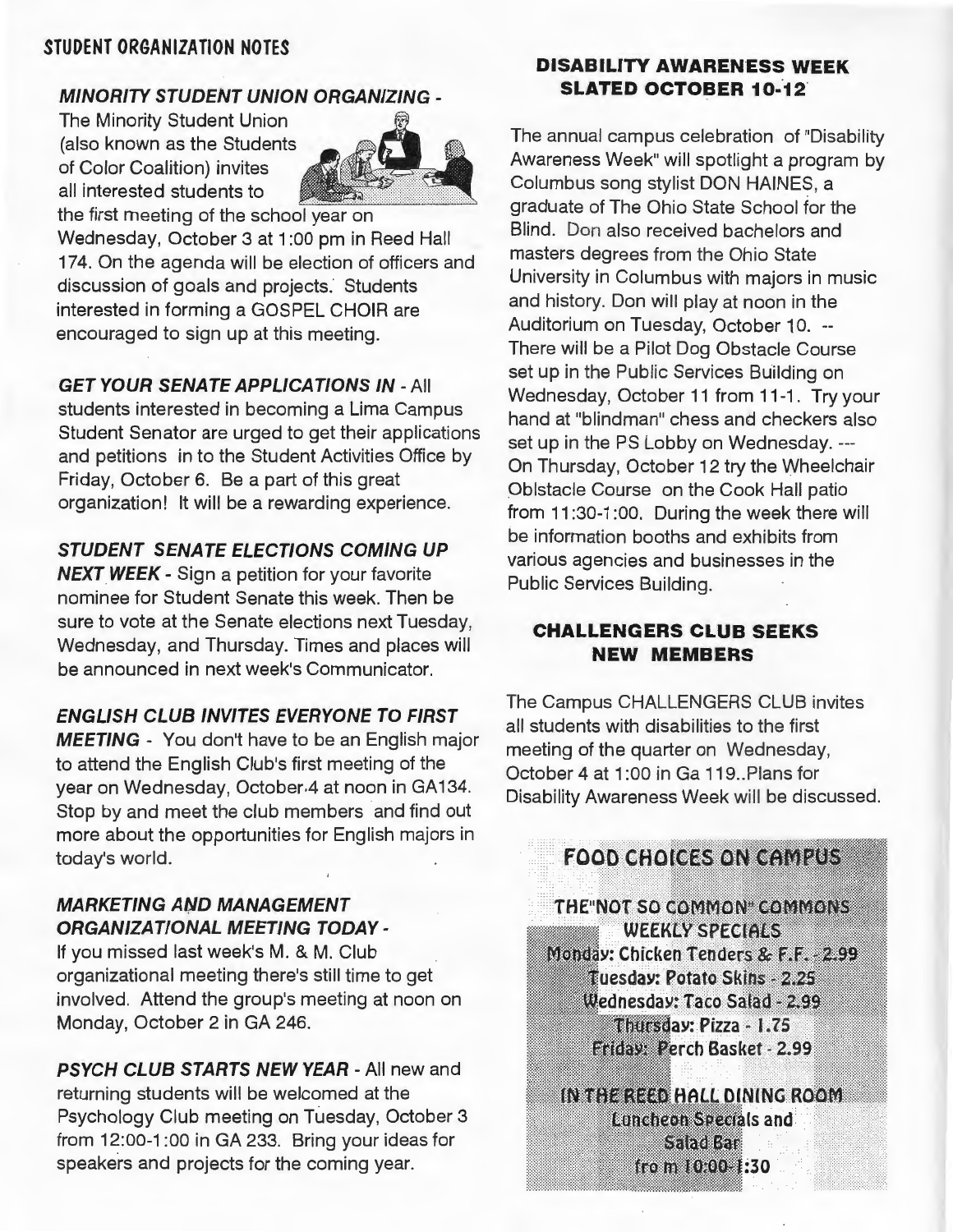#### IMPORTANT NOTES

#### WALKS FOR GOOD CAUSES THIS WEEK -

You can get some exercise, enjoy the Fall weather, and help two good causes this weekend.

The Lima-Allen County Humane Society presents the THIRD ANNUAL MUTT WALK (mutts are optional!) Obtain pledges in advance from your friends and family or donate a check or cash at the Registration desk on Saturday, October 7 at Heritage Park at Reed and Shawnee Rds. in Lima. A Grand Prize of a Personal Computer will be given to the wqlker who collects the most pledges over \$1000. The walk is a pleasant 3 miles over Park trails. There will be Dog Contests, a Pet Photographer, Obedience Demonstrations, refreshments, and lots of other fun things to do. Call The Humane Society, 419--991-1775 for more information.

The 1995 MEMORY WALK FOR ALZHEIMER'S begins Saturday, October 7 at 8:30 am. Walkers can choose a 6 mile, a 3 mile or a one mile trail. There will be refreshments, entertainment and a Grand Prize drawing.Turn pledges and donations in at the registration table at the Allen County Council on Aging, 215 No. Central Ave. in Lima. For more information call 419-228-5135.

#### LTC PLACEMENT OFFICE EVENTS THIS WEEK -

Express Personnel will talk with students seeking positions through their agency on Monday, October 2 from 1-3 in Tech Lab. A representative from Bluffton College will explain the "B-Comp" Program on October 3 and 4 from 4-7 in the Tech Lab. Talk with University of Findlay reps October 5 from 10-12 in Tech Lab and from 12-2 in Galvin.

#### YOU ARE INVITED TO BE "MISS CRESTLINE" -

The Miss Crestline Scholarship Foundation invites all qualified Ohio female residents to send in applications for the Miss Crestline Contest, a preliminary to the Miss Ohio/Miss America programs. Deadline for entry is October 18. Scholarships and prizes valued up to \$15,000 will be awarded. Check in the Student Activites Office for more details or call 419-347-3979.



For more information, stop by Cook 105

## **Sports Teams**

#### **BARONS VOLLEYBALL TEAM** 2·0 **IN CONFERENCE PLAY**

The Barons Volleyball team now stand 2-0 in ORCC conference play after defeating Akron/Wayne and Miami/Middletown recently in best 2 out of 3 play. In non-conference play, the team fell to Clark State in a tough 3 out of 5 match and now are 2-6 in overall standings. The 1st HOME GAME will be Wednesday, October 4 at 7:00 pm in the Gym. All students with a valid l.D. can attend all Home Games FREE of charge. Let's give the team our support by coming to the game!

#### **MEN'S BASKETBALL MEETING TO BE HELD FRIDAY**

All men interested in playing on the Barons Basketball team should attend an important meeting on Friday, October 6 at 3:30 in the Gym.

### **Recreation FLAG FOOTBALL LEAGUE STARTS TUESDAY**

The Intramural Flag Football League will begin play Tuesday, October 3 in a NEW LOCATION. Games will be played in the field on the south side of Campus Drive near the entrance to Mumaugh Rd. Games will be played at 1 :OO, 2:00, and 3:00 pm. Stop by the Sports and Recreation Office to check the playing schedule.